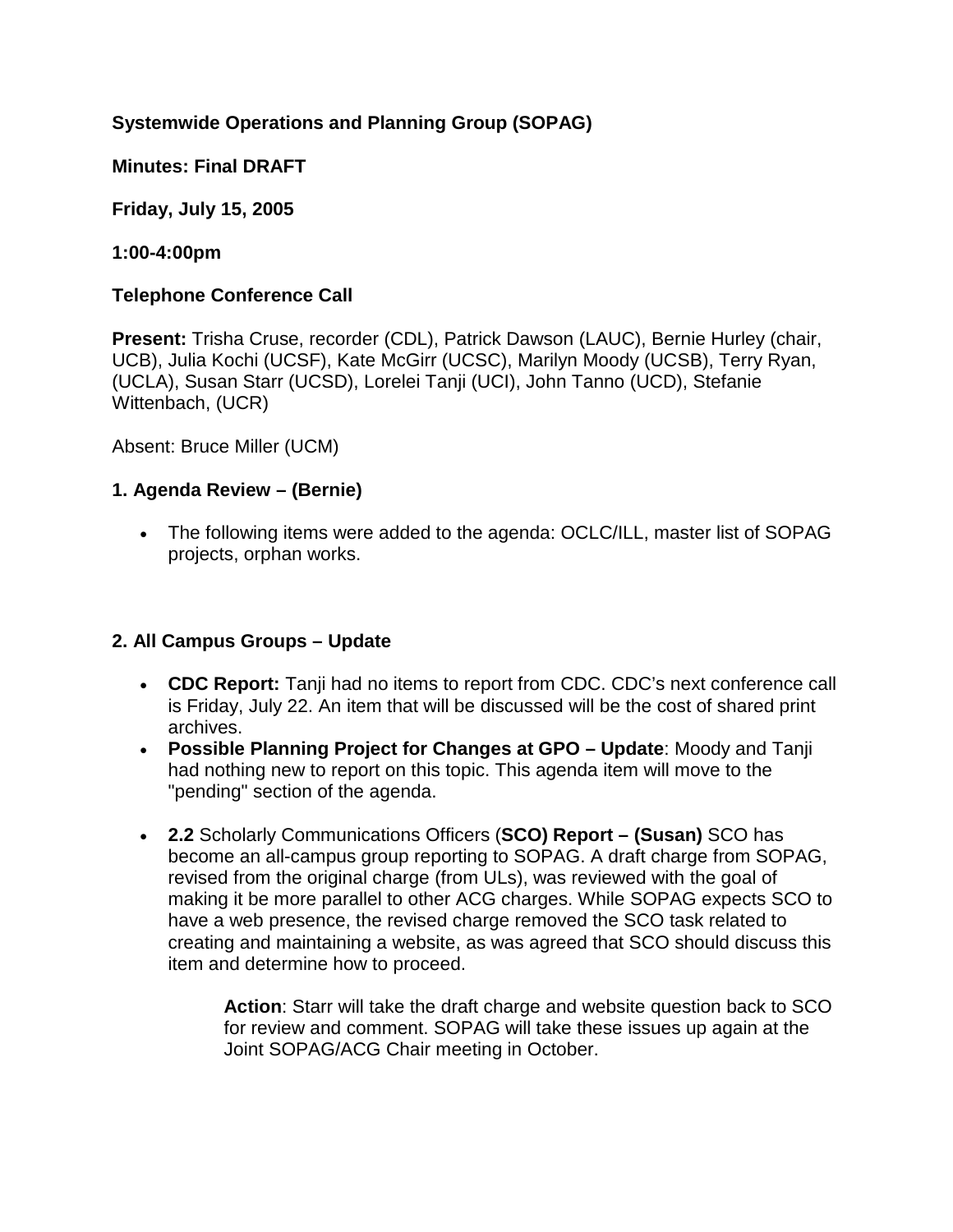• The ULs have asked SOPAG to draft a charge for SCO to develop a faculty outreach program, as a follow up to the May Summit. SOPAG discussed a draft charge and agreed that SCOG should identify 3-5 areas that are appropriate for faculty outreach and develop a strategy to communicate about these areas in a coordinated fashion across the campuses.

> **Action**: Starr will revise the charge based on SOPAG's input and send to SOPAG for additional comment.

### **2.3 HOPS (Marilyn) – Update**

• Moody did not have any additional information to report on the Literacy Workshop. Moody reported that a digital reference proposal was being developed, and has been submitted to HOPS by the Digital Reference CIG.

### **2.3.2 Image Service Rollout and Advisory Committee**

- Moody shared the quarterly report from Image Services Rollout and Advisory Committee (ISRAC). The ISRAC meeting was held simultaneous to the SOPAG call and it was reported that the meeting was going well.
- Tanji attended a recent joint UC Art Librarians/UC Visual Resources meeting and shared some of the members' concerns about needing to maintain access to the AMICA content (formerly known as AMICO) in order to utilize the content in the Image Services Rollout. In addition to communicating with HOPS, ISRAC is encouraged to communicate with CDC on collection development issues.

## **2.4 HOTS (Stefanie) – Update**

• Gail McClenney is leaving the UC system. Jim Dooley will take over as HOTS chair. HOTS is involved in the Bibliographic Services Task Force (BSTF). Specifically BSTF has asked HOTS to assist in helping BSTF understand campus dataflow/recordflow, import and export of records, and campus bibliographic workflows. Ryan provided a summary on BSTF's activities. BSTF will summarize findings and create flow diagrams and ask HOTS to identify commonalities and interesting ideas that they see.

## **2.5 LPL (Julia) – Update**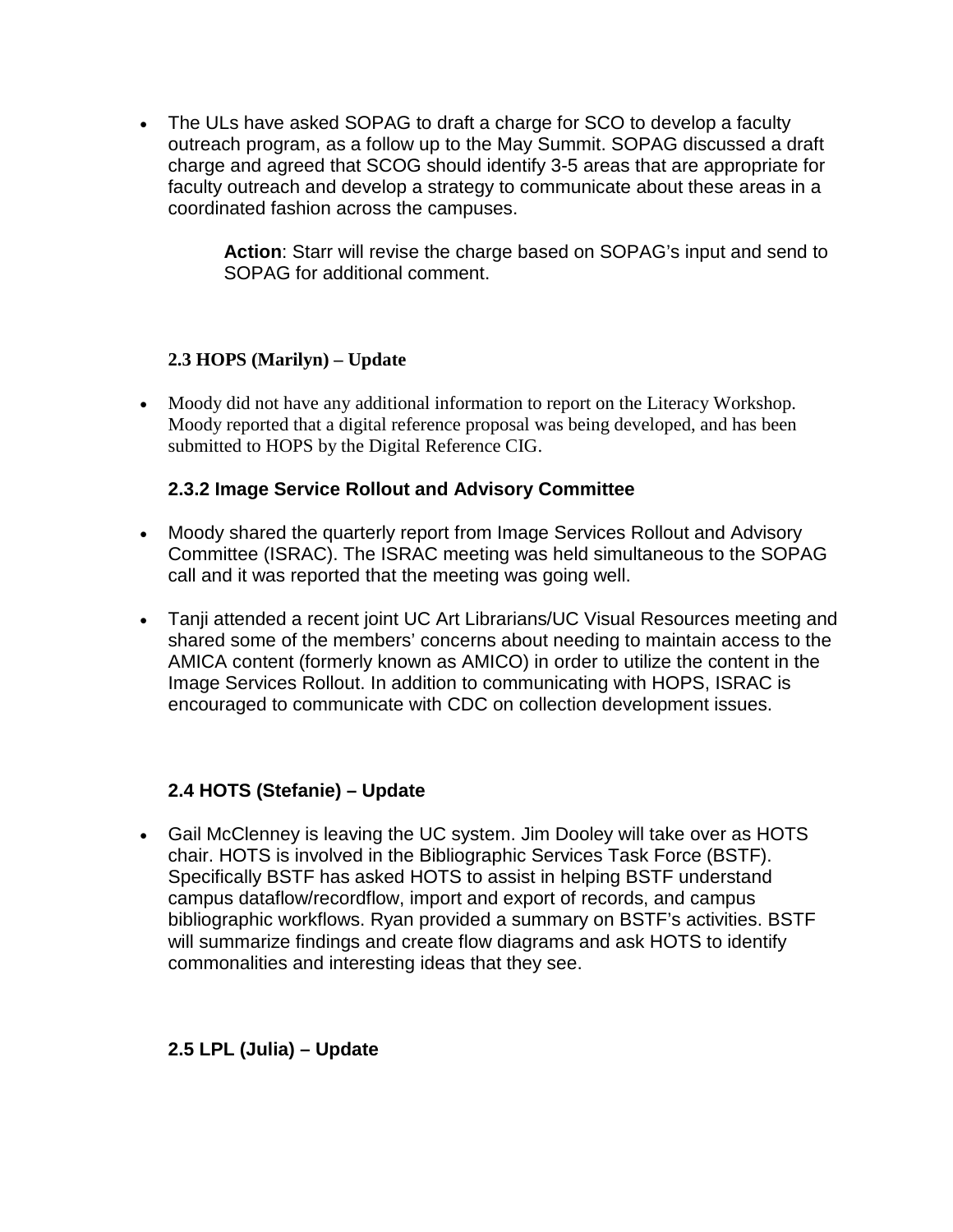• Kochi had nothing specific to report on LPL activities. Kochi has talked to LPL's chair, Amy Kautzman, about LPL's future directions. Kochi will ask LPL to seriously consider their future directions so they can be discussed at the SOPAG/ACG meeting in October.

# **2.6 LTAG (Terry) – Update**

• Ryan reported that LTAG would be meeting via online conference on 7/19, with the major agenda item being providing feedback to the BSTF.

# **2.7 RSC (Susan) – Update**

- Starr reported that RSC is making progress on two reports: Sharing Media Collections and UC Interlibrary Loan of Special Collections Materials. They are also following up on the issue related to Blocking Checked Out Reserve Items.
- Starr reported on the OCLC ILL transition. Most of the pieces are working well, but still not 100%.

**Action:** Cruse will talk to Mary Heath and report any ongoing and significant problems.

# **2.8 Joint SOPAG/ACG Meeting (October 14th)**

o The group discussed strategies for the upcoming SOPAG/ACG meeting. Hurley encouraged the group to share any issues that might be appropriate to distribute to the ACGs or to discuss at the joint meeting.

## **3. Report on CDL Related Items (Trisha)**

• **CBS/Request/Desktop Delivery--Update** A question was raised if CBS/Request/Desktop Delivery issues still need to be monitored and an active item on SOPAG's agenda.

> **Action:** Cruse will ask Mary Heath for a status report on campus participation and then SOPAG will decide.

- **New OCLC Resource Sharing pricing model**. At the UL/SOPAG meeting (May 6, 2005) campuses were encouraged to contact OCLC to negotiate their resource sharing charges for the following year. The outcomes of these discussions with OCLC have been positive.
- UC Merced is now fully integrated into the collection of the California Digital Library. UC Merced will have access to 300 licensed research databases, 10,000 scholarly journals and Melvyl records to over 32 million items in our collective holdings. The Merced integration project involved CDL staff working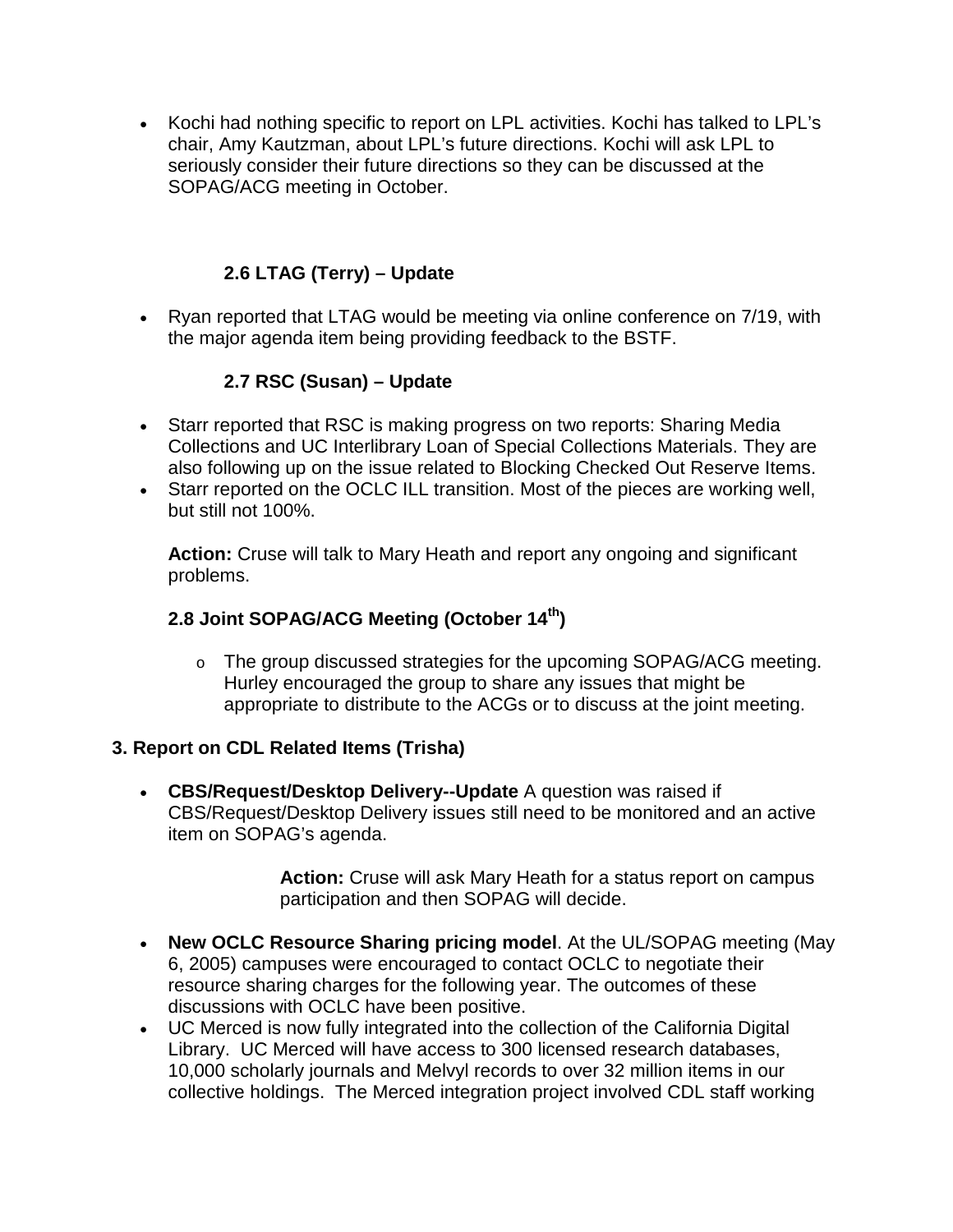behind the scenes in licensing, user services and technology in order to meet the deadline of July 1, 2005. Much of the negotiation work started years ago when we began to add Merced to digital licenses with perpetual rights for future UC scholars. Merced has joined the CDL's campus co-investment model to contribute their fair share to the cost of digital resources, which benefits all campuses.

o **MELVYL—Update** CDL and ExLibris have been working on a loading problem since April. The problem has been identified and efforts are underway to fix the problem. Record loading has been frozen until the problem is solved.

#### **Shared Services Project – Update**

o The group requested an update on Metasearch.

**Action:** Cruse will supply for next meeting.

o Cruse reported that the UC Libraries Digital Preservation Repository (DPR) 1.0 is now in production. This is a milestone for the CDL as well as for the UC Libraries. The DPR provides a trustworthy environment for digital content that is crucial to the research, teaching, and learning of the University of California. The core services of the DPR are the deposit, dissemination, and long-term storage and management of digital objects. Currently four campuses are using the DPR: UCLA, UCSD, UCSF, and UCB. CDL Preservation Program staff will begin working with the other campuses in the coming months.

#### **4. Systemwide Library Planning**

o Cruse is working on including ACGs and other campus groups in the list of CDL programs and projects. The list will be shared when completed.

#### **5. Shared Collections – Updates**

- **Investigation of a High Volume Digitization Infrastructure:** Hurley reported that the staff working on the High Volume Digitization project are hoping to soon send materials to vendors to begin the digitization.
- **Print Collection Planning: Possible Collaboration with the State Library:**  Tanno shared with the ad-hoc UC group a list, prepared by Linda Kennedy, UCD,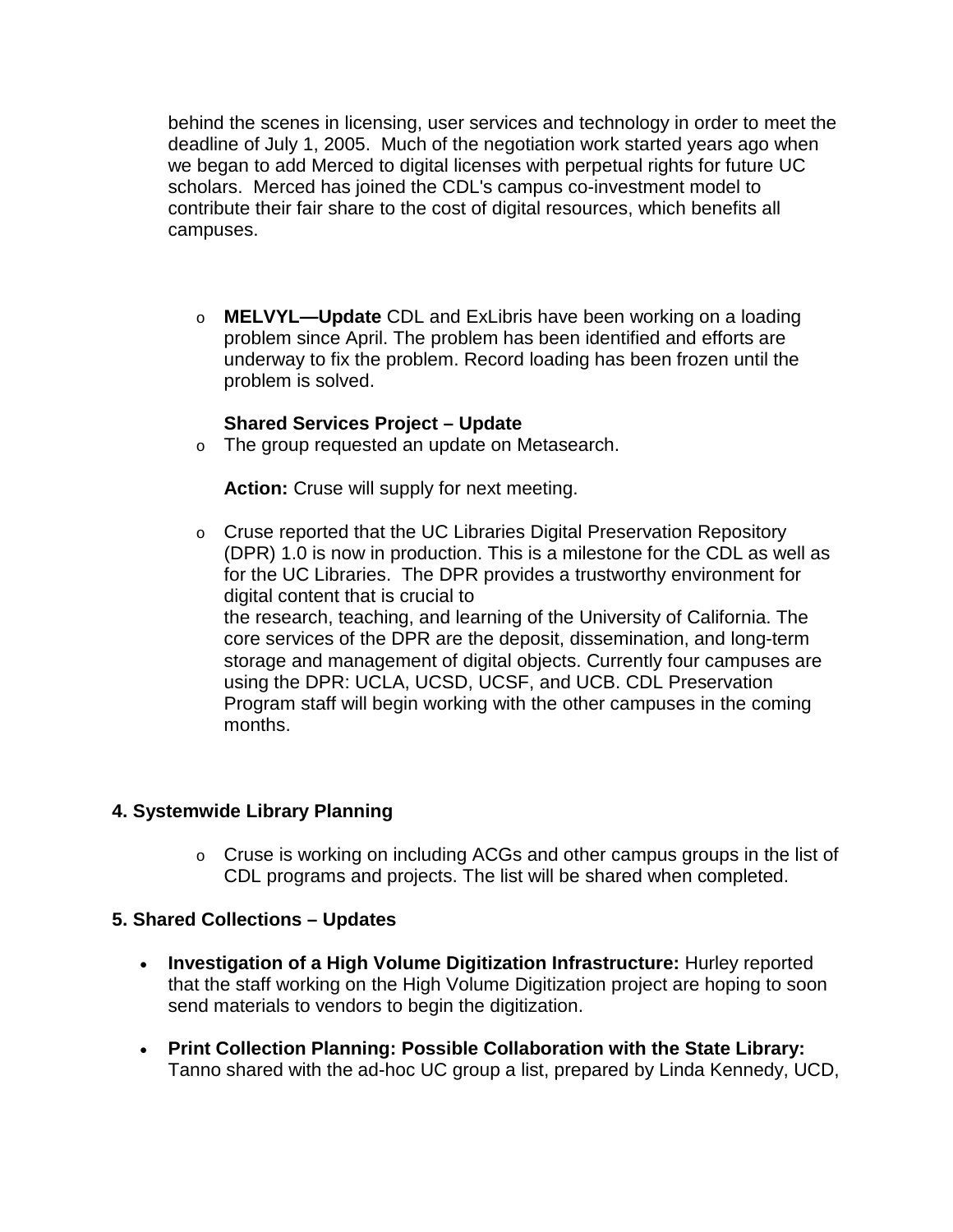of possible digitization projects. Tanno is waiting for the ad-hoc group to respond. The goal is to work with the CSL on a more focused collaborative project.

# **6. ERMS-TF Update (Bernie)**

• Hurley provided an update on the ERMS-TF. All the RFPs have been scored using

> specific criteria. One vendor was selected and the recommendation was sent to UCLA purchasing. UCLA has accepted the work and recommendation of the ERMS-TF. ERMS-TF will now send a final report to SOPAG with a recommendation on how to proceed. SOPAG will review the report and make its own recommendation to the ULs.

## **6. Copyright Expertise Discussion**

• Hurley asked the group to consider if there is a need to have a new or existing All Campus Group that focuses on copyright issues. Campuses and campus libraries currently handle copyright issues in a variety of different ways. Some campus libraries handle the issues within the library; others look to experts outside of the library. There was recognition that copyright is a growing issue. There is usefulness to perhaps having a copyright group that could share expertise. The group questioned if an existing group could take on the role. There was a discussion about what role, if any, LPL can or should play. . The group would like to discuss further what specific issues and actions this type of group would be involved with. There was also a question of SCO's role in copyright issues. Finally there was a question on how this group would interact with the Standing Committee on Copyright. SOPAG will discuss this item in more detail at a future meeting.

**Action:** Hurley will add this item to the August agenda.

## **6. Orphan Works**

• Cruse reported that there is a **Public Roundtable Discussions On Orphan Works** at Boalt Hall (UCB) on August 2<sup>nd</sup> and wondered if campuses are planning on attending. UCB, UCSD, and UCLA will be attending. For more information about the roundtable discussion see: http://www.copyright.gov/orphan/

# **6. Master List of UL/SOPAG Projects**

• Kochi has asked Gary Lawrence about the long-term viability of the master list of UL/SOPAG projects. Lawrence communicated that the list has perhaps outlived its usefulness.